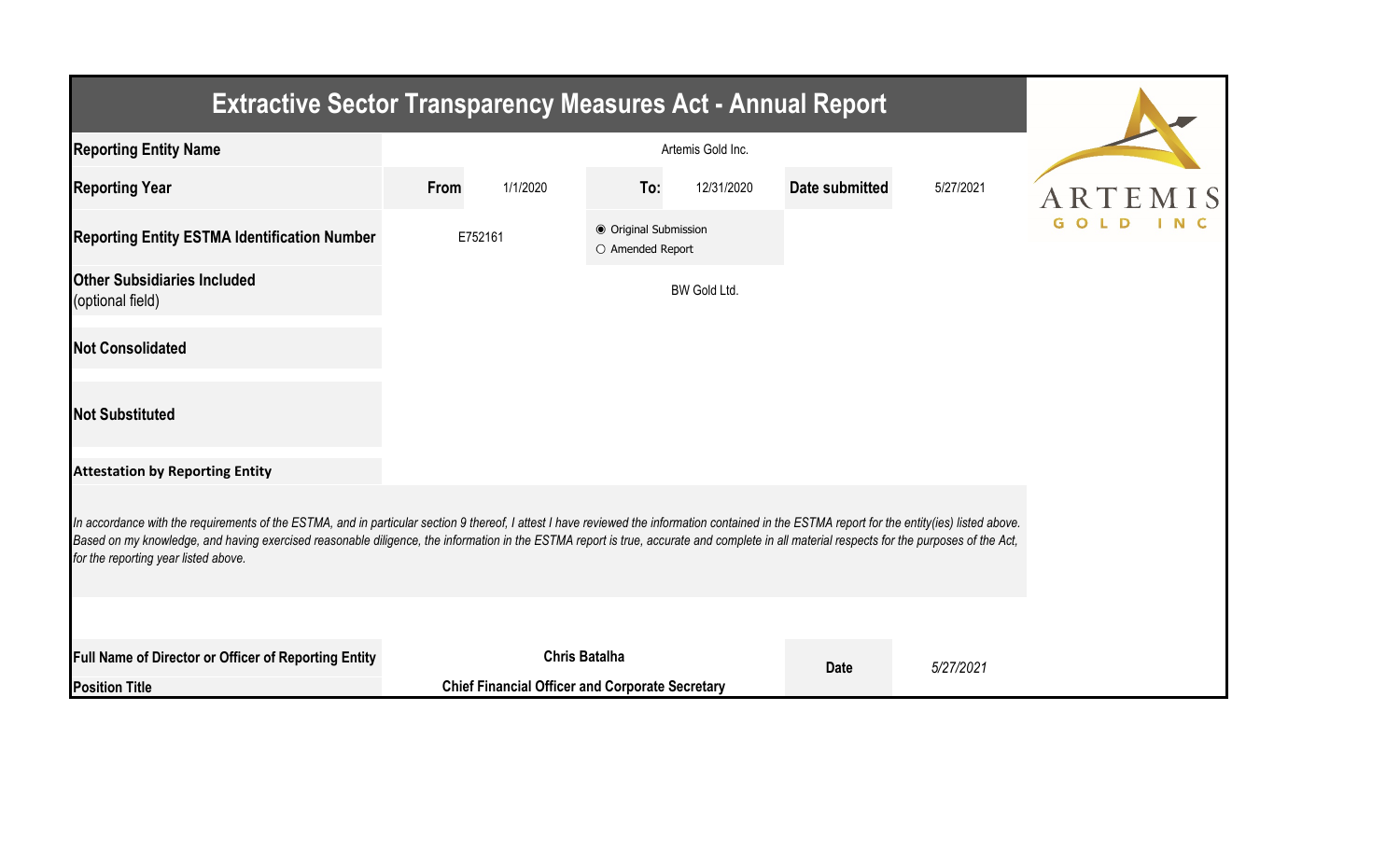|                                                                                                                                                                            |                                               |                                                                                 |                                     |            |         | Extractive Sector Transparency Measures Act - Annual Report |                |                  |                                                      |                                      |                                          |  |
|----------------------------------------------------------------------------------------------------------------------------------------------------------------------------|-----------------------------------------------|---------------------------------------------------------------------------------|-------------------------------------|------------|---------|-------------------------------------------------------------|----------------|------------------|------------------------------------------------------|--------------------------------------|------------------------------------------|--|
| <b>Reporting Year</b><br><b>Reporting Entity Name</b><br><b>Reporting Entity ESTMA</b><br><b>Identification Number</b><br><b>Subsidiary Reporting Entities (if</b>         | From:                                         | 1/1/2020                                                                        | To:<br>Artemis Gold Inc.<br>E752161 | 12/31/2020 |         | <b>Currency of the Report</b>                               | CAD            |                  |                                                      |                                      |                                          |  |
| necessary)                                                                                                                                                                 | <b>Payments by Payee</b>                      |                                                                                 |                                     |            |         |                                                             |                |                  |                                                      |                                      |                                          |  |
| Country                                                                                                                                                                    | Payee Name <sup>1</sup>                       | Departments, Agency, etc<br>within Payee that Received<br>Payments <sup>2</sup> | <b>Taxes</b>                        | Royalties  | Fees    | <b>Production Entitlements</b>                              | <b>Bonuses</b> | <b>Dividends</b> | <b>Infrastructure</b><br><b>Improvement Payments</b> | <b>Total Amount paid to</b><br>Payee | Notes <sup>34</sup>                      |  |
| Canada - British Columbia                                                                                                                                                  | British Columbia Hydro and<br>Power Authority |                                                                                 |                                     |            | 110,000 |                                                             |                |                  |                                                      |                                      | 110,000 Advance payment on System Impact |  |
|                                                                                                                                                                            |                                               |                                                                                 |                                     |            |         |                                                             |                |                  |                                                      |                                      |                                          |  |
|                                                                                                                                                                            |                                               |                                                                                 |                                     |            |         |                                                             |                |                  |                                                      |                                      |                                          |  |
|                                                                                                                                                                            |                                               |                                                                                 |                                     |            |         |                                                             |                |                  |                                                      |                                      |                                          |  |
|                                                                                                                                                                            |                                               |                                                                                 |                                     |            |         |                                                             |                |                  |                                                      |                                      |                                          |  |
|                                                                                                                                                                            |                                               |                                                                                 |                                     |            |         |                                                             |                |                  |                                                      |                                      |                                          |  |
|                                                                                                                                                                            |                                               |                                                                                 |                                     |            |         |                                                             |                |                  |                                                      |                                      |                                          |  |
|                                                                                                                                                                            |                                               |                                                                                 |                                     |            |         |                                                             |                |                  |                                                      |                                      |                                          |  |
|                                                                                                                                                                            |                                               |                                                                                 |                                     |            |         |                                                             |                |                  |                                                      |                                      |                                          |  |
|                                                                                                                                                                            |                                               |                                                                                 |                                     |            |         |                                                             |                |                  |                                                      |                                      |                                          |  |
|                                                                                                                                                                            |                                               |                                                                                 |                                     |            |         |                                                             |                |                  |                                                      |                                      |                                          |  |
| <b>Additional Notes:</b><br><sup>1</sup> Enter the proper name of the Payee receiving the money (i.e. the municipality of x, the province of y, national government of z). |                                               |                                                                                 |                                     |            |         |                                                             |                |                  |                                                      |                                      |                                          |  |

<sup>2</sup> Optional field.

<sup>3</sup> When payments are made in-kind, the notes field must highlight which payment includes in-kind contributions and the method for calculating the value of the payment.

4 Any payments made in currencies other than the report currency must be identified. The Reporting Entity may use the Additional notes row or the Notes column to identify any payments that are converted, along with the exc